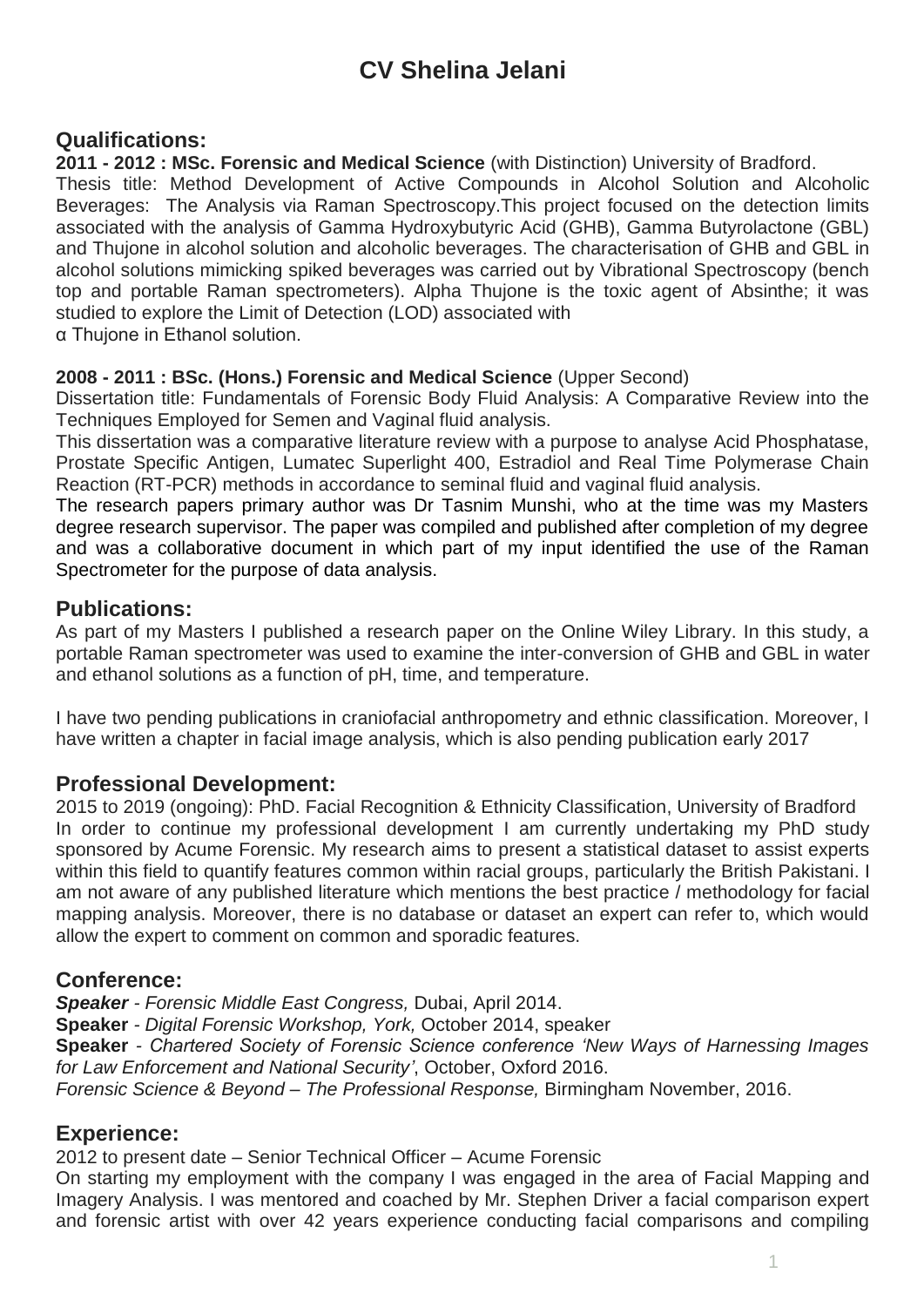facial composites and artistic reconstructions. Mr. Driver oversaw my development with regular competency tests from material he had gathered from his years of experience. I was initially allowed to observe then assist on cases by preparing material and then by reviewing his work and then preparing reports under his guidance. In mid 2014 I was deemed competent by the company to conduct analysis independently.

During this period I also worked with Mr. Stephen Cole a director of Acume Forensic and an accepted Image Analysis expert with 18 years experience with West Yorkshire Police and for the last 12 years with Acume Forensic. He has worked internationally on image comparison cases and high profile cases within the UK including police officer murders. Mr. Cole took a more hands on approach to my development and introduced me to clothing comparison work and how to identify key frames from CCTV footage and interpretation of the image itself. By working in conjunction with Mr. Driver both men oversaw my professional development before agreeing I was competent in the field of facial mapping in mid 2014.

Since 2014 I have independently produced over 100 facial mapping reports. Attached is a summary of case work that I have independently completed. I have only listed cases that I have personally prepared and given evidence in at Crown Court, where my testimony has been subjected to cross examination and has been accepted as expert evidence, and the second list casework that has progressed to trial but a Guilty plea entered.

My expertise in this field has developed due to combination of continuing academic study, mentoring and competency testing. I now have substantial experience in the preparation of facial mapping analysis and subsequent court-room cross examination of my evidence from both.

### **Evidence given:**

| 12-08-2014 | R v Brown                                                   |
|------------|-------------------------------------------------------------|
| 03-09-2014 | R v Brown (retrial defendants split)                        |
| 16-09-2014 | R v Bobat                                                   |
| 25-11-2014 | R v Tahir Seikh                                             |
| 24-03-2015 | R v Leigham Campbell                                        |
| 10-06-2015 | R v Martin Cavanagh                                         |
| 10-06-2015 | R v Barrington Lawrence                                     |
| 16-06-2015 | R v Tohseef Farooq Shah & Yasir Hussain Jabbar              |
| 04-09-2015 | R v Brian Jaffrey                                           |
| 04-09-2015 | R v Barrington Lawrence (retrial)                           |
| 17-11-2015 | R v Gordon Veitch                                           |
| 11-01-2016 | R v Younis Yaqub                                            |
| 03-02-2016 | R v Abdul Hossini                                           |
| 24-05-2016 | R v Downey & Amis                                           |
| 24-05-2016 | R v Barker & Smith (PG at trial)                            |
| 27-05-2016 | R v Kane Walker                                             |
| 18-07-2016 | R v Kane Walker (retrial)                                   |
| 11-07-2016 | R v Conolley & Dillian                                      |
| 09-08-2016 | Child images - Selkirk Sheriffs Ct                          |
| 10-10-2016 | R v David Brown (retrial medical issues with previous plea) |
| 11-01-2017 | Op Red Rose                                                 |
| 09-08-2016 | Child images - Selkirk Sheriffs Ct                          |
|            |                                                             |

# **Plea entered:**

Operation Kampo. R v Whitton. Op Liberty. Ladbroke Robbery.